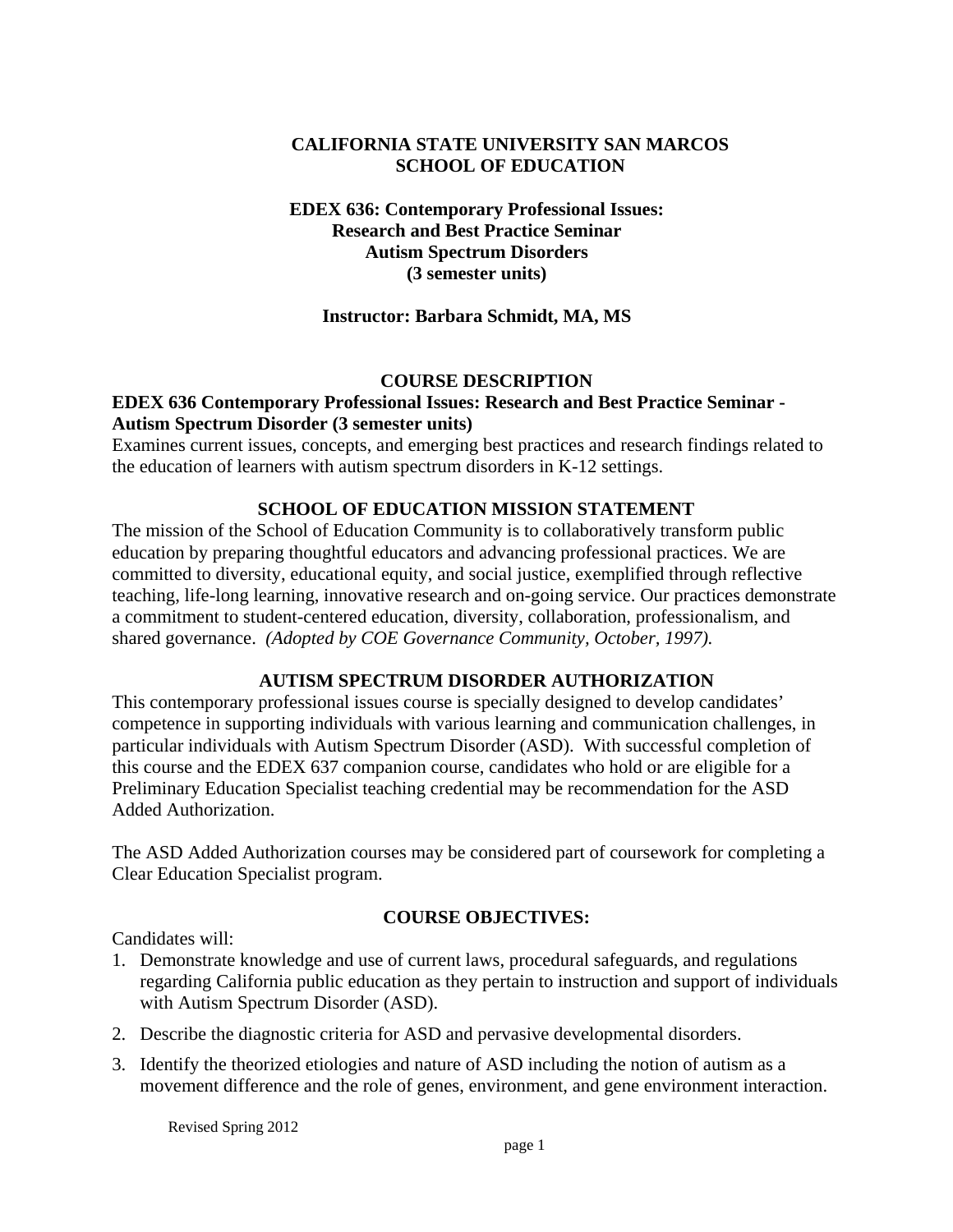- <span id="page-1-0"></span>4. Describe assessment instruments used for initial screening, diagnostic processes, educational planning and intervention, and curriculum-based monitoring of progress for individuals with ASD.
- 5. Describe the characteristics and issues surrounding autism in early childhood, including the impact of social-communicative skills, speech and language characteristics, sensory systems and sensory regulation supports, cognitive and play skills.
- 6. Describe the impact of ASD throughout the lifespan to adulthood including socialcommunicative skills, cognitive skills, neurological and sensory differences and needs, relationship development, employment, and independent living.
- 7. Identify current research on learning and effective curricula and teaching and support practices and curricula for students with ASD across learning environments.
- 8. Discuss the different interventions available for students with ASD, the appropriateness of the interventions, and the pros and cons of each. Some of the interventions included applied behavioral analysis (ABA), Floor Time, SCERTS, Pivotal Response Treatment, and TEACCH.
- 9. Demonstrate the ability to manage learning environments, design and structure daily classroom routines, and motivate students with autism using meaningful curriculum and positive motivational strategies.
- 10. Demonstrate knowledge and skill in planning and implementing social skills lessons and Positive Behavior Support plans to increase skills and teach replacement behavior using principles of reinforcement theory, motivation, stimulus control, functional analysis and assessment, functional communication training, self-management, and behavioral contracts.
- 11. Demonstrate the ability to select, implement, monitor evidence-based educational practices to accommodate the needs of individual students across a range of instructional settings, including the use of technology.
- 12. Demonstrate knowledge and skill in developing, adjusting, and implementing individually designed instructional strategies for core curriculum areas to meet the special characteristics and needs of students with Autism Spectrum Disorders.

# **REQUIRED TEXTS, ARTICLES, DVDS, AND WEBSITES**

# *Required Text:*

Kluth, P. (2010). *"You're going to love this kid!" Teaching students with autism in the inclusive classroom* (2nd ed.). Baltimore: Brookes.

# *Required Readings:*

Grandin, T. & Barron S. (2005). *Unwritten rules in social relationships: Decoding social mysteries though the unique perspective of autism.* Arlington, TX: Future Horizons.

Kanner, L. (1943). Autistic disturbances of affective contact. *Nervous Child, 2,* 217-250.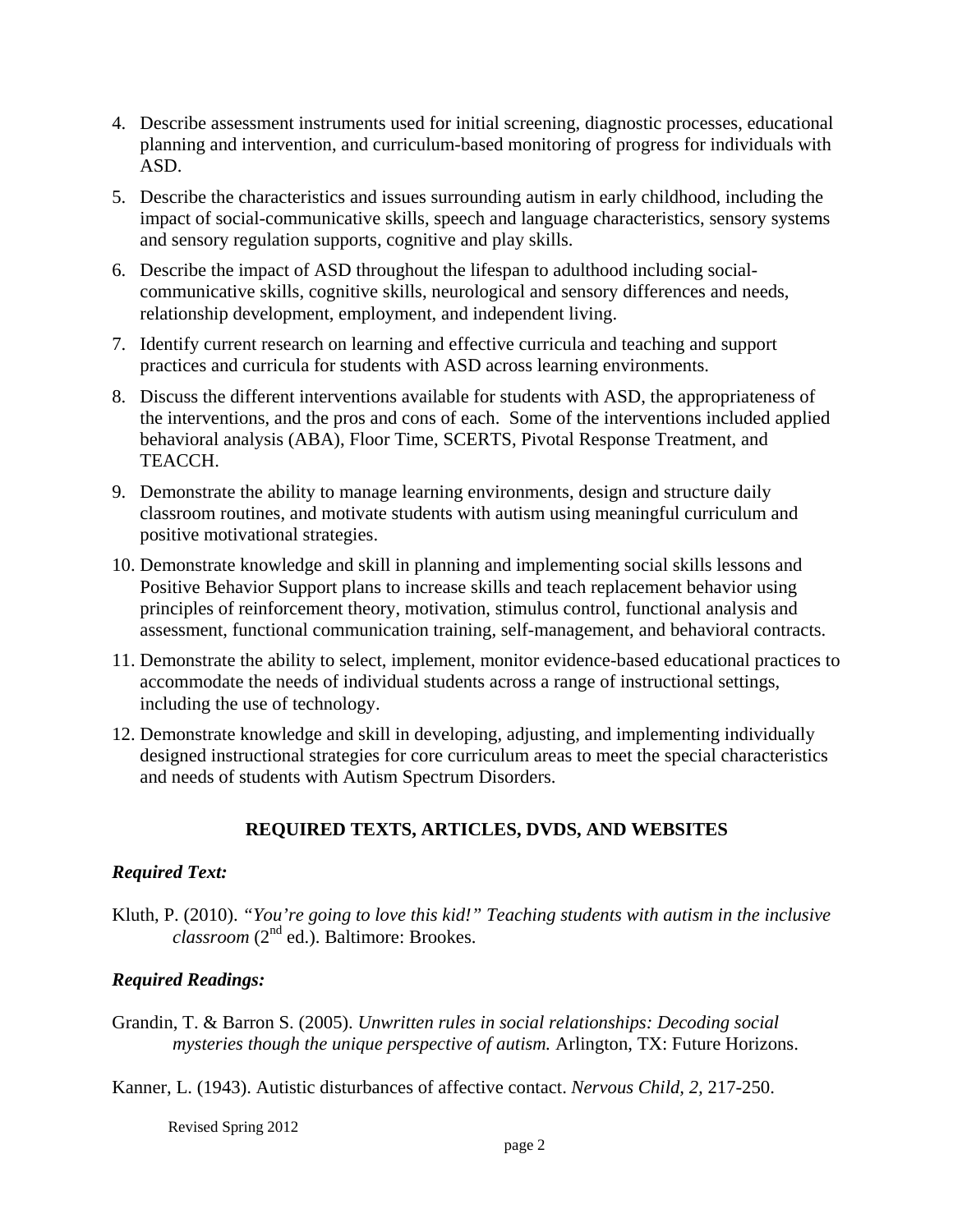<span id="page-2-0"></span>Romoser, M. (2000). Malemployment in autism. *Focus on Autism and other Developmental Disabilities 15*(4), 246-247.

# *Selected Additional Readings:*

- *characteristics, and effective strategies. Boston: Pearson.* Boutot, E. A., & Smith Myles, B. (2011). *Autism spectrum disorders: Foundations,*
- Donnellan, A.M., Hill, D.A., & Leary, M.R. (2010). Rethinking autism: Autism and the concept of neurodiversity, *Disability Studies Quarterly,* 30 (1).
- Donnellan, A.M, Leary, M., & Robledo, J. (2006). I can't get started: Stress and the role of movement differences for individuals with the autism label. In G. Baron, J. Groden, G. Groden, & L. Lipsitt (Eds.), *Stress and coping in autism* (pp. 205-245). Oxford: Oxford University Press.
- Kulth, P. & Chandler-Olcott, K (2008). *"A land we can share"- Teaching literacy to students with autism.* Baltimore: Brookes.
- Kluth, P. & Schwarz, P. (2008). *"Just give him the whale!" 20 ways to use fascinations, areas of expertise, and strengths to support students with autism.* Baltimore: Brookes.
- National Autism Center (2009). *Evidence-based practice and autism in the schools: A guide to providing interventions to student with Autism Spectrum Disorders.* Randolph, Mass: National Autism Center.
- National Research Council (2001). *Educating children with autism.* Washington, DC: National Academy Press.

Additional required readings in class and Moodle with annotations and required reading activities. Reading materials are posted to Moodle and discussed in class.

# **SUPPLEMENTAL RECOMMENDED TEXTS, ARTICLES, DVDS, AND WEBSITES**

Bicklen, D. (2006). *Autism and the myth of the person alone*. New York: University Press. Gray, C. (2010). *The new social story book.* Arlington, TX: New Horizons, Inc. http://www.autism-hub.co.uk/ (Autism Hub – The Place to Blog on autism, advocacy, science, and parenting) http://www.teacch.com (TEACCH homepage) http://www.paulakluth.com (free tips and resources by the author of your text) http://www.patrickschwarz.com (links and inspirations by a recommended author)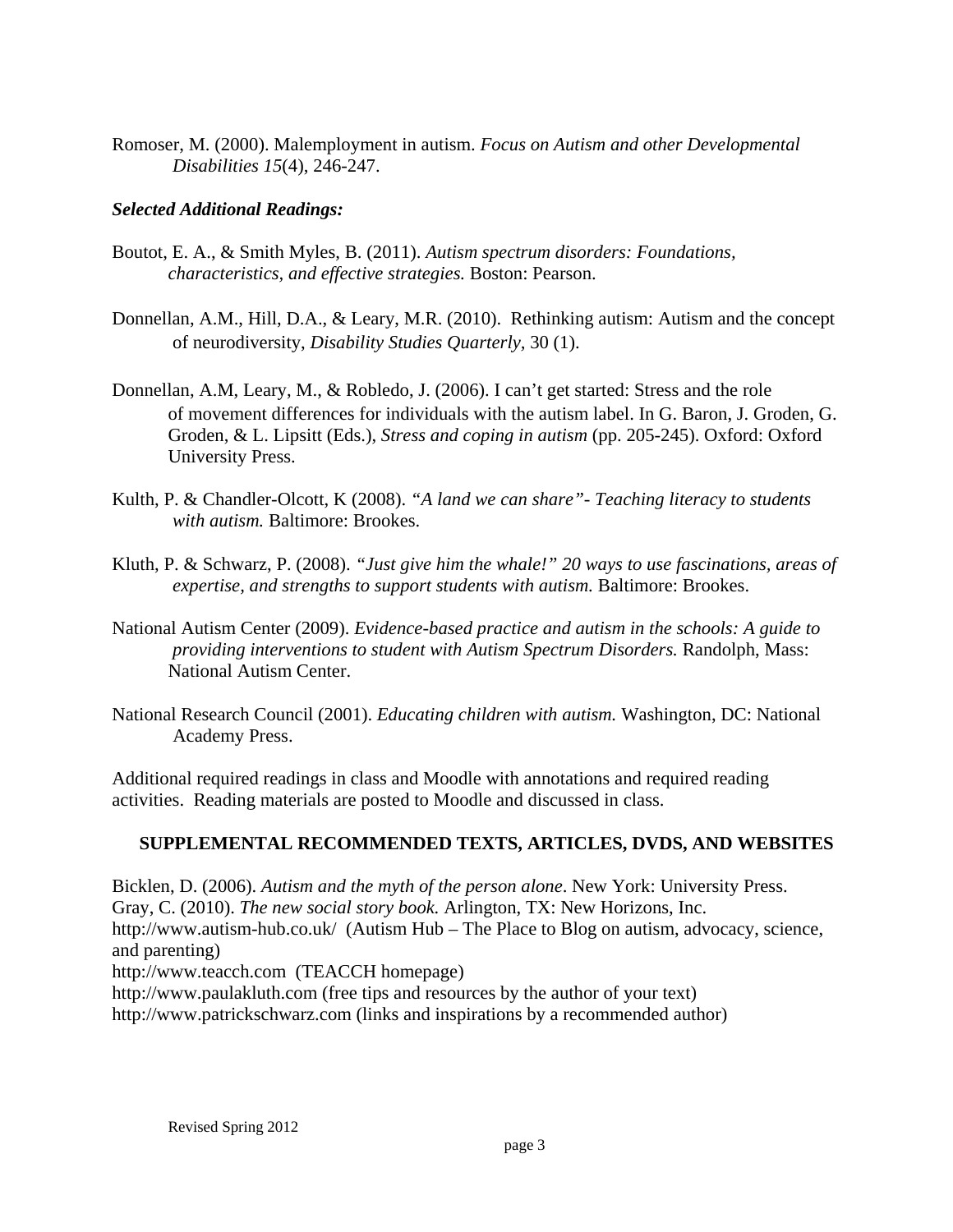# **REFLECTION ON STANDARDS REQUIREMENT**

<span id="page-3-0"></span>The course objectives, assignments, and assessments have been aligned with the CCTC (California Commission on Teacher Credentialing) standards for the ASD added authorization (AA). ASD AA candidates are required to provide descriptions and artifacts that evidence that the three ASD AA standards listed below are addressed.

### **ASD Standard 1: Characteristics of Students with Autism Spectrum Disorder**

The program provides opportunities for the candidate to be able to identify the unique characteristics of students with ASD. The candidate demonstrates unique knowledge of cognition and neurology and the core challenges associated with language and communication, social skills, behavior, and processing and their implications for program planning and service delivery.

## **ASD Standard 2: Teaching, Learning and Behavior Strategies for Students with ASD**

The program ensures that each candidate is able to demonstrate knowledge, skills and abilities to become proficient in implementing evidence-based and multi-faceted methodologies and strategies necessary in teaching and engaging students with ASD from acquisition to generalization.

## **ASD Standard 3: Collaborating with Other Service Providers**

The program will ensure that each candidate teaching students with ASD is able to demonstrate the ability to collaborate as a member of a multidisciplinary team with all service providers and effectively interact with families.

# **SELECTED ASSIGNMENTS**

#### **Collaboration and Participation (30 points; 6 points case study presentation):**

For each of the 12 class sessions, a maximum of three (3) participation points are assigned based upon collaborative cooperation in class and group activities; respectful interactions with speakers classmates, and the instructor; and patience and flexibility. Students arriving late, leaving class early or coming back late from breaks will lose participation points. Please note the COE attendance policy in this syllabus.

#### **ASD AA Standards (4 points):**

The course objectives, assignments, and assessments have been aligned with the CCTC (California Commission on Teacher Credentialing) standards for the ASD added authorization (AA). ASD AA candidates are required to formally address the three CCTC Standards for the Autism Spectrum Disorder Added Authorization (ASD AA) by completing the ASD AA Checklist for the EDEX 636 and EDEX 637 courses. ASD AA candidates are required to submit to the course instructor the ASD Standards Checklist with acceptable evidences noted. Granting of the ASD authorization is contingent upon submission of a completed checklist to the course instructor(s) of each of the two courses (EDEX 636 and 637).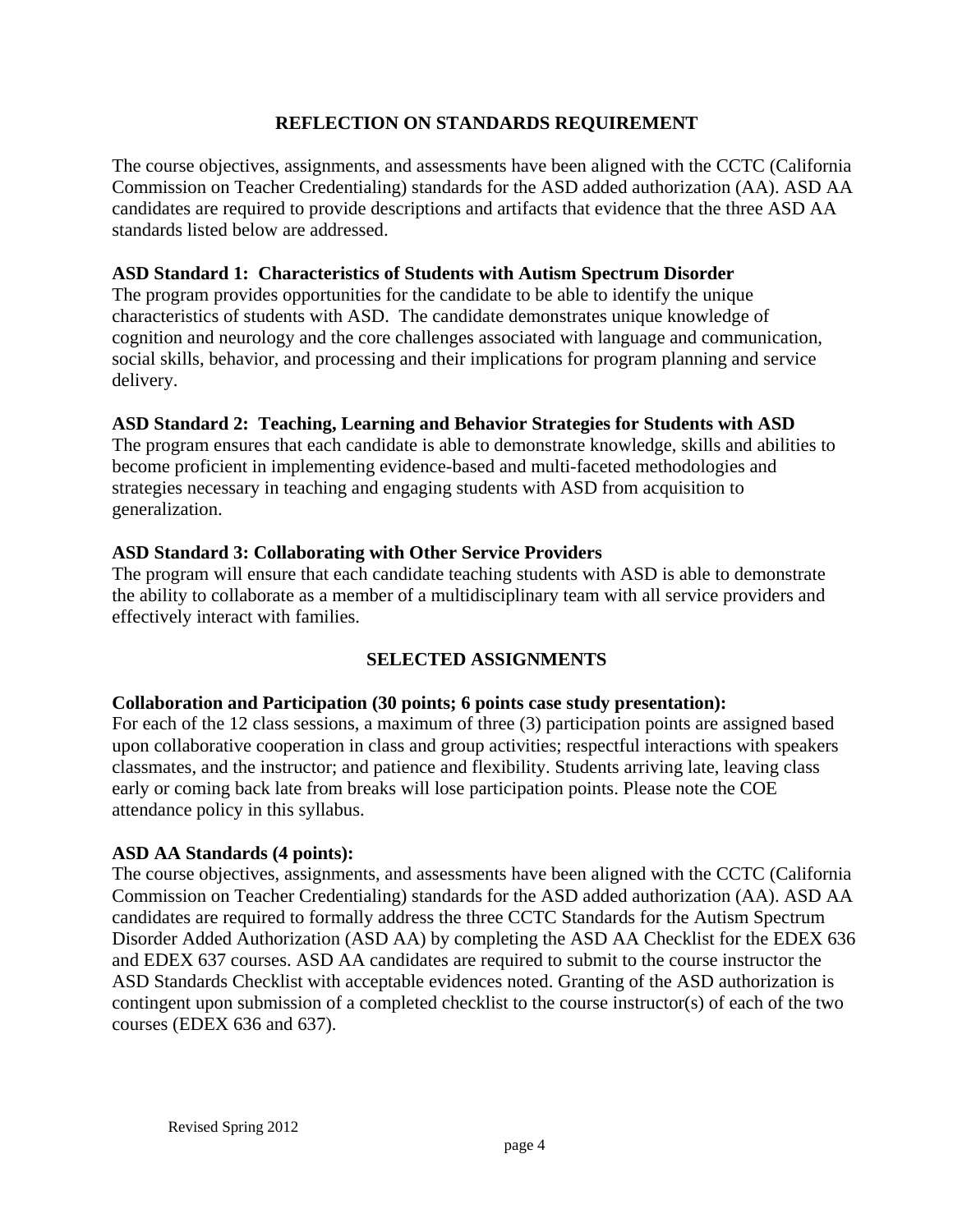## **Specific Area of Expertise Research Paper (20 points):**

Each participant will select and develop an area of expertise in a self-selected specific area of interest related to Autism Spectrum Disorders in which you wish to develop additional professional knowledge and expertise. See the 12 course objectives above for ideas of potential topics to explore. Also see the reading list and websites suggested for additional ideas. Topics should be approved by the instructor before beginning exploration of readings, websites, and so forth. Approval should be obtained by the  $4<sup>th</sup>$  class meeting. Each participant submits an annotated bibliography in APA Style  $(6^{th}$  Edition) format of at least five (5) primary (e.g., journal article) sources beyond the required readings for this course. Papers will include a) an introductory page that explains the topical area and why this is of interest to the participant, b) the annotation (summary) of each of the selected articles of approximately one page in length, c) a concluding paragraph that summarizes what was learned from the five (5) articles and d) reference page presented in APA style which includes all references sited in paper. Papers are submitted as hard copies in class.

## **Reading Reflections (16 points, 4 reflections at 4 points each):**

Reading reflections are based upon course readings. Prompts will be emailed and respond to the prompt(s) by the due date.

Reflection #1 (Definition of Autism): Read Leo Kanner's *Autistic Disturbances of Affective Contact* and Chapter 1 of the Kluth text. Based upon these readings, how has our definition and understanding of autism changed over the past 7 decades?

Reflection #2 (Lived Experience): Explore the Autism Hub and/or view a film on and by individuals with ASD posted on Moodle. Based on your "lived experience," compose a reflection about something you learned about individuals with ASD, specifically referring to what you saw, with whom you interacted, and/or what you read that taught or reminded you of your learning.

Reflection #3 (Social Thinking Perspective): Read the chapter, *ACT ONE - Two Perspectives on Social Thinking*. First read Temple Grandin's *Scene 1: My World is What I do*. Then read Sean Barron's *Scene 2: A Different Perspective on Social Awareness*. Compare and contrast their perspectives on social thinking in ASD.

Reflection #4 (Transition and Employment): Read Romoser, M. (2000). Malemployment in Autism. *Focus on Autism and other Developmental Disabilities* 15(4), 246-247. What is your opinion on Romoser's perspective? What are his key pieces of advice that are "take aways" for you.

#### **Best Practice Application Case Studies (24 points -2 case studies of 12 points each):**

In order to evidences the application of the knowledge and skills required of the three ASD AA standards, each candidate develops two case studies, each of which involves an application with one or more students with ASD. Each of the two applications may be with the different students or with the same student. Each case study has the three component parts described below. Pseudonyms must be used to protect confidentiality. You will be asked to present one of your case studies at the last class meeting. Case studies must be submitted in class.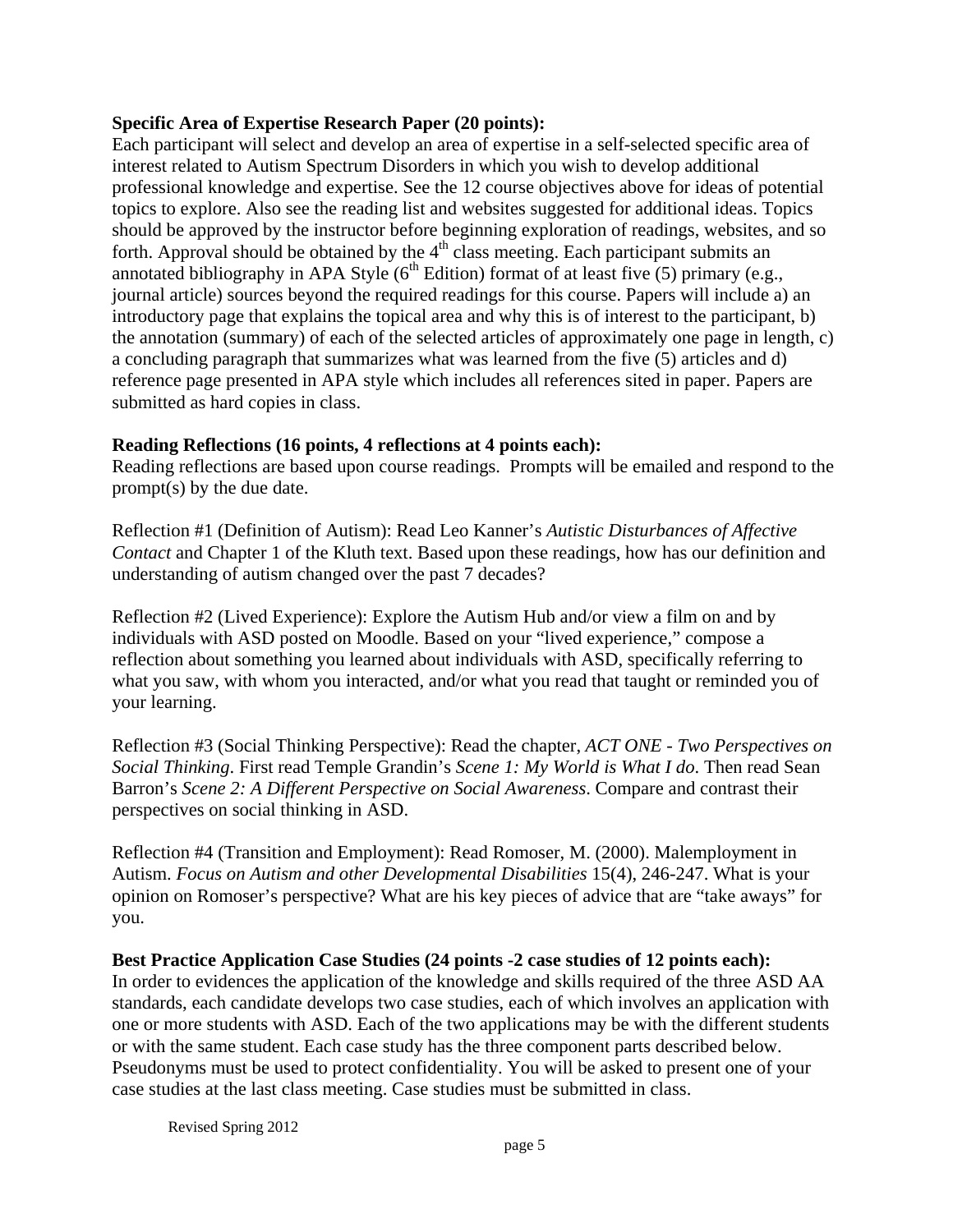## *Case Study Components*

*Part 1.* Profile of Student with ASD: Summary of Strengths and Challenges Along the Dimensions Described in the Standards Checklist Inclusive of Any Assessment Approaches Used to Learn More about a Student (Standard 1 & Standard 2.1) - 3 points

*Part 2.* Academic, Social, Communication, Behavior, and Self-Regulation Supports and Strategies Description (Standard 2  $\&$ /or 3) – 3 points

Select and describe two applications (one per case study) that allow you to enhance/refine your delivery of current academic, social, communication, behavioral and/or selfregulation supports and strategies. Be sure to emphasize why this type of strategy/support is appropriate for the student you are working with and how you will personalize this support/strategy. If you wish to focus upon an application that is not listed or covered in the list below, we encourage you to do so and propose it to your instructor as soon as possible in the semester so that you can get going with developing and implementing the practice.

Academic Supports: Using fascinations, areas of expertise, and strengths to connect a student to the curriculum and meet the unique needs of a student with ASD (Standard 2.2)

Fostering Social Interactions and Building Communication Skills (Standard 2.3)

Positive Behavior Support Plan and/or Behavior Intervention Plan (Standard 2.4)

Classroom Structure, Organization and Self-Regulation Support Systems (Standard 2.5)

Advancing Inclusive and Natural Peer Supports in General Education Through Collaborating with Others (Standards 2 and 3)

Your Proposed Application Based Upon Course Objectives and ASD AA Standards

*Part 3.* Academic, Social, Communication, Behavior, and Self-Regulation Supports and Strategies Application (Standard 2  $\&$ /or 3) – 3 points

Describe and document the application process of your selected support/strategy. Data collection, work samples, etc. belong in this section.

*Part 4.* Reflection on Implementation of Part 2 Supports and Strategies: "What I learned; what went well; what could be improved for the future; next steps." - 3 points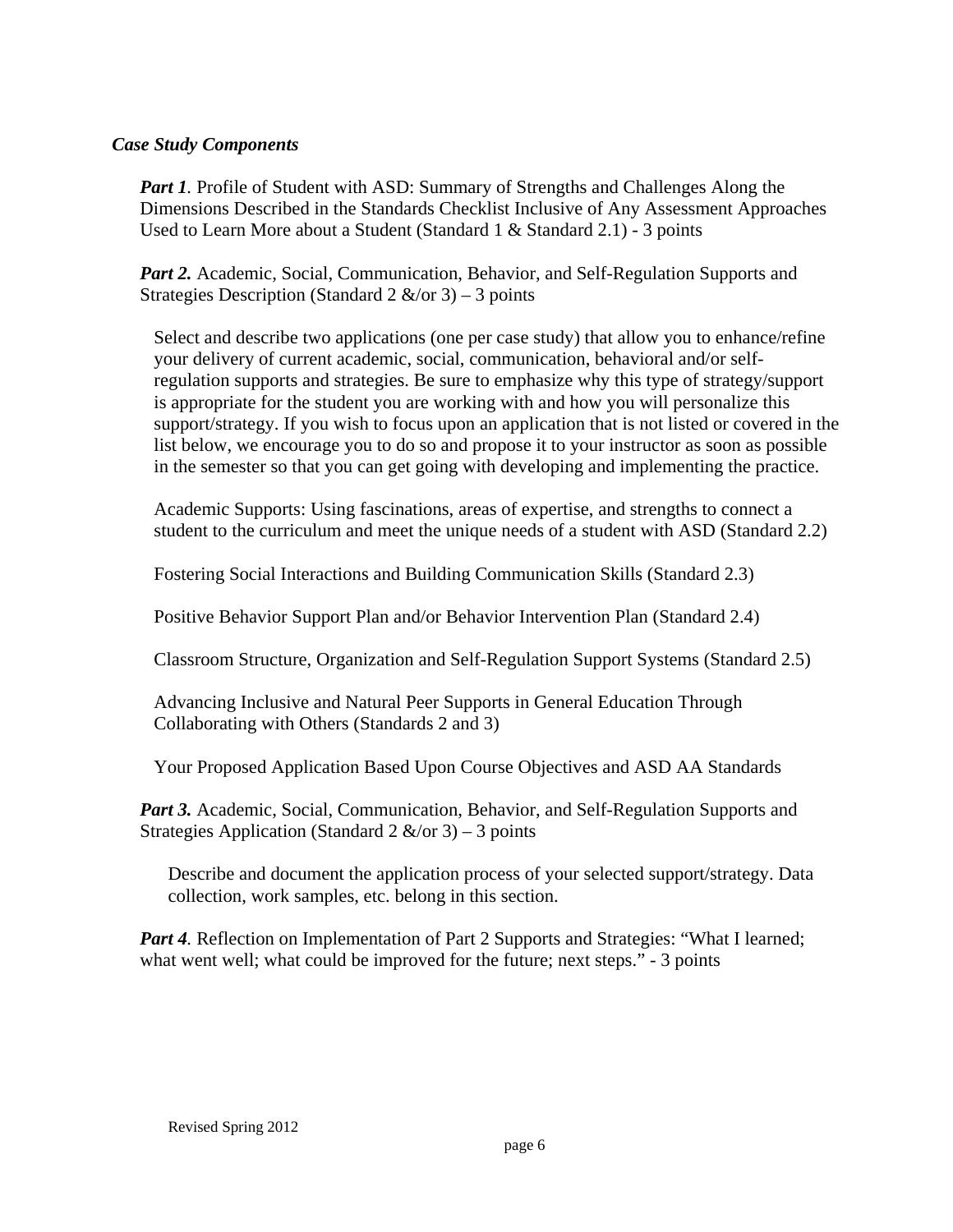# GRADING SCALE AND POINT DISTRIBUTION

#### $93\% = A$   $90\% = A$ -  $87\% = B$ +  $83\% = B$   $80\% = B$ -  $77\% = C+$

Points below  $77 = F$ . A grade of  $C$ + or better is required for a course to count toward a credential or added authorization.

#### **Course Points**

| Collaboration and Participation           | 36  |
|-------------------------------------------|-----|
| <b>ASD AA Standards Reflection</b>        | 4   |
| Specific Area of Expertise Research Paper | 20  |
| <b>Reading Reflections</b>                |     |
| Reading Reflection 1                      |     |
| Reading Reflection 2                      |     |
| Reading Reflection 3                      |     |
| Reading Reflection 4                      |     |
| Case Studies                              | 24  |
| TOTAL POSSIBLE POINTS                     | 100 |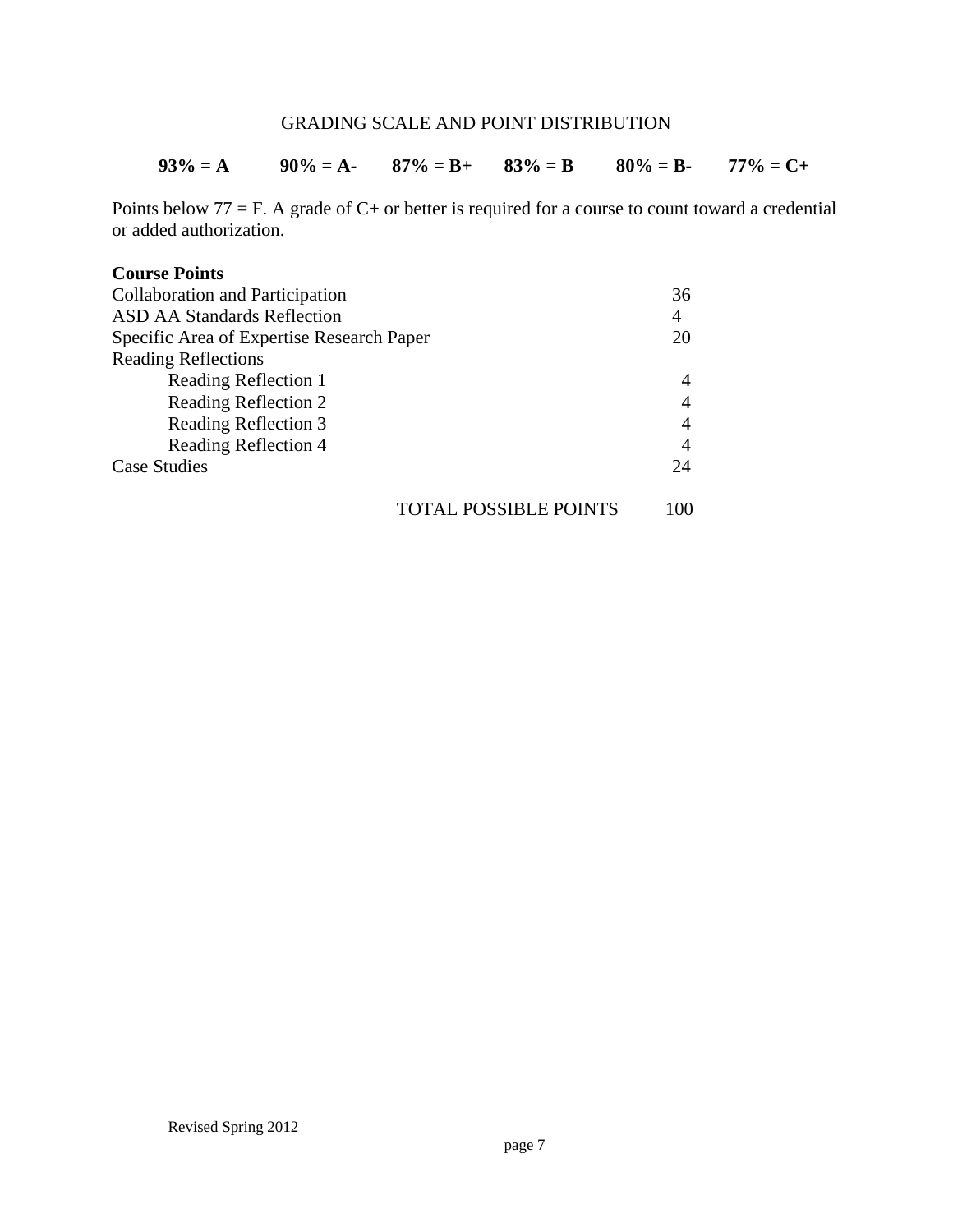# **CLASS SCHEDULE, TOPICS, READINGS, AND ASSIGNMENTS**

| Date       | Topic                                                                                                            | Reading                             | <b>Assignment Due</b><br>Date                             |
|------------|------------------------------------------------------------------------------------------------------------------|-------------------------------------|-----------------------------------------------------------|
| 01/24/2012 | Overview of Course & ASD                                                                                         | Kluth Ch. 1                         |                                                           |
| 01/31/2012 | Overview of ASD<br>Characteristics                                                                               |                                     |                                                           |
| 02/07/2012 | Overview of ASD<br>Screening and Assessment                                                                      |                                     | <b>Reading Reflection</b><br>#1 Due                       |
| 02/14/2012 | The Lived Experience of<br>Autism - NO FORMAL<br><b>MEETING</b>                                                  | <b>WATCH A</b><br><b>FILM/VIDEO</b> |                                                           |
| 02/21/2012 | <b>Theoretical Basis for</b><br>Intervention and Evidence-<br><b>Based Practices</b>                             |                                     |                                                           |
| 02/28/2012 | <b>Sensory and Movement</b><br>Differences, Organization and<br>Regulation                                       | Kluth Ch. 5                         | <b>Reading Reflection</b><br>#2 Due                       |
| 03/06/2012 | Foundational Supports and<br><b>Academic Planning</b>                                                            | Kluth Ch. 10, 11                    |                                                           |
| 03/13/2012 | Social Skills, Relationships,<br>Friendships, and Belonging;<br><b>Building Communication</b><br><b>Skills</b>   | Kluth Ch. 6<br>Kluth Ch. 7          | <b>Reading Reflection</b><br>#3 Due                       |
| 03/20/2012 | NO CLASS - SPRING<br><b>BREAK CSUSM</b>                                                                          |                                     |                                                           |
| 03/27/2012 | <b>Positive Behavior Supports</b>                                                                                | Kluth Ch. 9                         |                                                           |
| 04/03/2012 | NO FORMAL MEETING -<br>work on research paper                                                                    |                                     |                                                           |
| 04/10/2012 | <b>NO CLASS - SPRING</b><br><b>BREAK</b>                                                                         |                                     | <b>Research Paper Due</b>                                 |
| 04/17/2012 | Working with Families;<br>Collaboration in Schools &<br><b>Community Transition and</b><br>Adulthood; Employment | Kluth Ch. 4, 12                     | <b>Reading Reflection</b><br>#4 Due                       |
| 04/24/2012 | Putting It All Together: Self-<br>Assessment, Sharing of Case<br>Studies, & Course Evaluation                    |                                     | <b>Case Studies Due</b><br><b>ASD AA Standards</b><br>Due |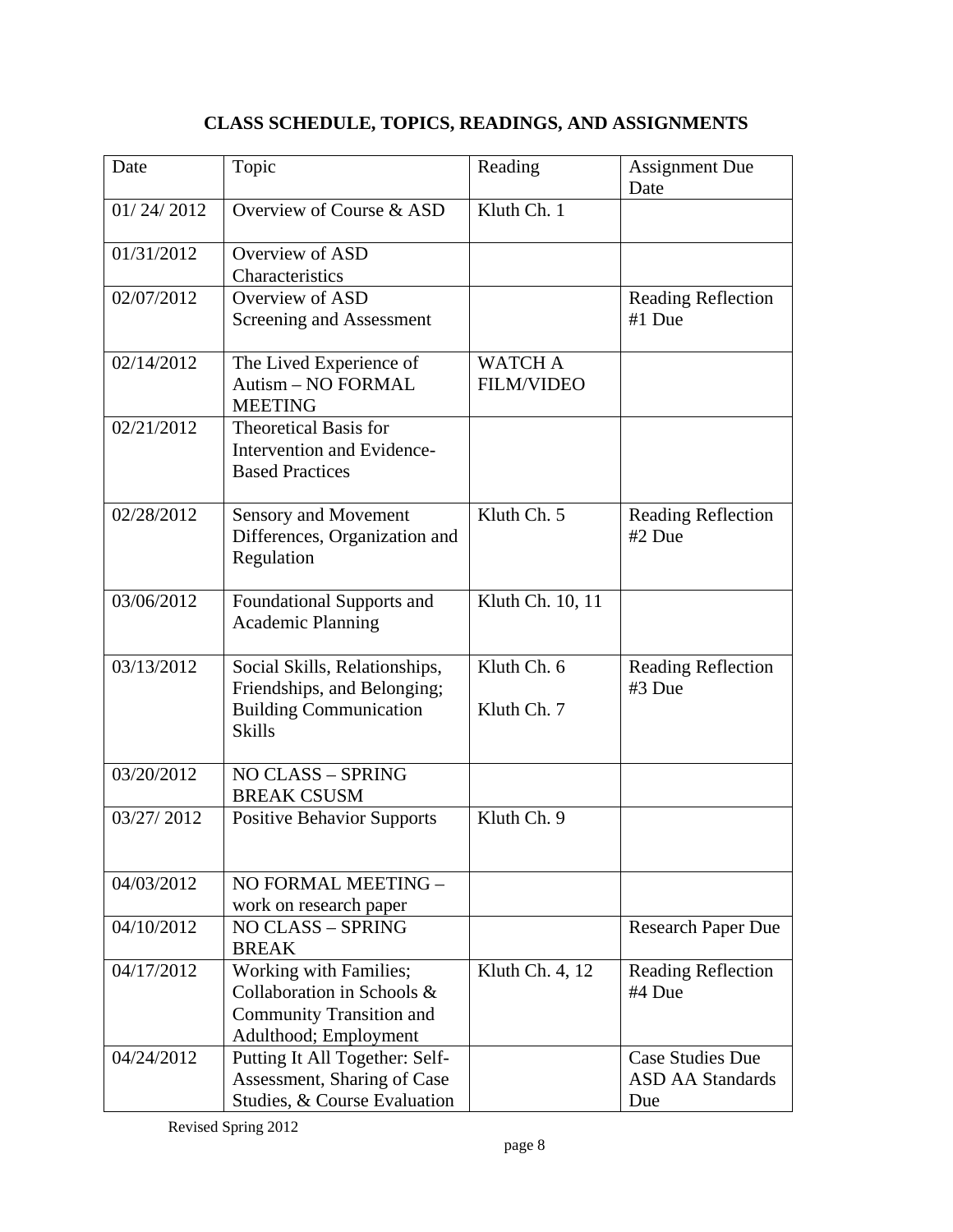### **PROFESSIONAL REQUIREMENTS**

- Given that professional and personal conflicts can happen, each student will be 1. Attend all class sessions as points are earned for each class session attended. allowed one absence without point deduction if make-up work is submitted. Subsequent absences will result in point deduction. *Please be on time*, call the instructor when unable to attend or when arriving late.
- 2. "Person-first" language (e.g., "Student with learning disabilities" rather than "Autistic student, or SDC student.") State "Johnny, who happens to have a learning disability" rather than "my RSP" student.") This must be used throughout all written and oral assignments and discussions. Never, ever, ever, ever use the word "management" to describe supporting students with troubling behavior.
- 3. Word process all written documents, unless requested otherwise. Keep a copy of all of your work. You will want these copies for your records and for future use as professional portfolio entries.
- 4. Complete and hand in all assignments on the due dates for full credit. Late assignments will receive a two point deduction. If you have extraordinary circumstances that impact completion of your assignments, please let the instructor know. Any time that you have questions or concerns, please contact the instructor immediately.
- 5. Participate in class discussions and group activities and demonstrate positive interpersonal skills with classmates and guests. This includes the professional courtesies of keeping your phone on "vibrate," restricting the use of lap top computers to notetaking (no surfing the web, e-mailing, or working on assignments) and keeping side conversation to a minimum.
- 6. Select a class "buddy" to ensure that you receive handouts and information when you must miss class. Buddy: E-Mail: Telephone: Fax:

#### **ALL UNIVERSITY WRITING REQUIREMENT**

Every course at the university is required to have a writing requirement of at least 2500 words. In EDEX 636 this requirement is met via the written assignments and portfolio reflection paragraphs.

#### **STUDENTS WITH DISABILITIES REASONABLE ACCOMMODATIONS**

Students must be approved for services by providing appropriate and recent documentation to the Office of Disable Student Services (DSS). This office is located in Craven Hall 4300, and can be contacted by phone at (760) 750-4905, or TTY (760) 750-4909. Students authorized by DSS to receive reasonable accommodations should meet with their instructor during office hours or, in order to ensure confidentiality, in a more private setting.